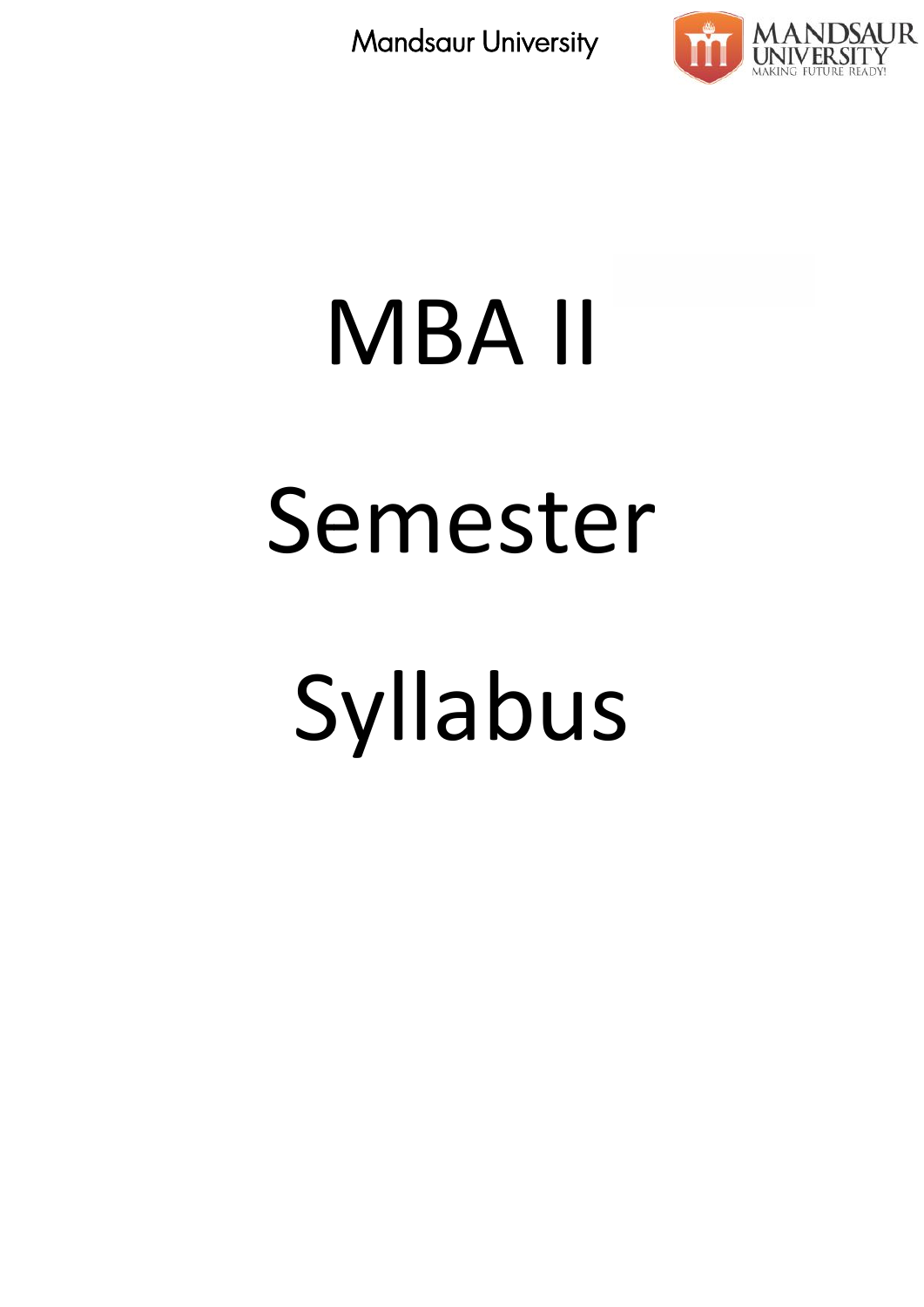

| Subject Name                               |  | Credit |
|--------------------------------------------|--|--------|
| MGT140 - Introduction to Corporate Finance |  |        |

**Objectives:**

The objective of this course is to understand the concept of Corporate Finance and Financial Management.

It also aims at learning of financial tools and developing the skills of financial analysis and financial decisions.

The emphasis will be on the concepts and application rather than derivations.

**Unit-1**

*Concept of Finance*: Financial Management – Meaning and Objectives, Profit maximization vs. Wealth maximization, Corporate Finance, Finance Functions and other functions. Scope and Functions of Corporate Finance, Structures of the Financial System, Financial Planning and Forecasting.

#### **Unit-2**

*Capitalization*: Under and Over Capitalization, Capital Structure- Relevance and Irrelevance of Capital Structure, Cost of Capital, Concept of Opportunity Cost, Cost of Preference and Equity capital, Cash Flows as Profit and components of Cash Flows *Leverage Analysis:* financial, operating and combined leverage along with its implications, Leverage Relevance with shareholder's return. of Finance: Financial Management – Meaning and Objectives, Profit<br>ion vs. Wealth maximization, Corporate Finance, Finance Functions and other<br>Scope and Functions of Corporate Finance, Structures of the Financial<br>nancial Pl Et Name<br>
Cristian Composite in the source is to understand the concept of Corporate Finance<br>
Cristian Medicine of this course is to understand the concept of Corporate Finance<br>
and Financel Metaponent Transicial Loois and

#### **Unit -3**

*Capital Budgeting***:** Nature and Significance, Time value of money- Discounting and Capital Budgeting: Nature and Significance, Time value of money- Discounting and<br>Compounding – Methods of evaluating Capital Expenditure proposals Decisions, Calculation of NPV and IRR,

#### **Unit -4**

*Working Capital Management*: Nature of Working Capital Management, Need for Working Capital – operating cycle, estimation of working capital requirement – Management of Cash and Receivables, Cash Budget. Capital Management: Nature of Working Capital Management, Need for<br>Capital – operating cycle, estimation of working capital requirement –<br>ent of Cash and Receivables, Cash Budget.<br>y Management: Nature, Need, Objective of I

#### **Unit-5**

*Inventory Management:* Nature, Need, Objective of Inventory Management, Inventory Management Techniques, Inventory Control Systems, Factoring, Management of Profits- Dividend Policy, Procedural and Legal formalities involved in the payment of dividend- Bonus Shares.

#### **Outcomes:**

Familiarized with the various sources of finance which a corporate house can mobilize. Procedural and Legal formalities involved in the payment of dividend-<br>ed with the various sources of finance which a corporate house can<br>ne ability to measure the risk and return of the various portfolios.<br>t investment dec

Develop the ability to measure the risk and return of the various portfolios.

Implement investment decisions, the process and methods of evaluation of various investment proposals.

Develop the skills to analyze the impact of various financing alternatives on the wealth maximization of the firm.

**Text books: books:**

- 1. Khan M. Y. and Jain P. K. (2007). Financial Management. Tata McGraw Hill, Latest Edition.
- 2. Pandey I. M. (2009). Financial Management. Vikas Publications, Latest Edition.
- 3. Chandra Prasanna (2011). Financial Management. Tata McGraw Hill, Latest Edition.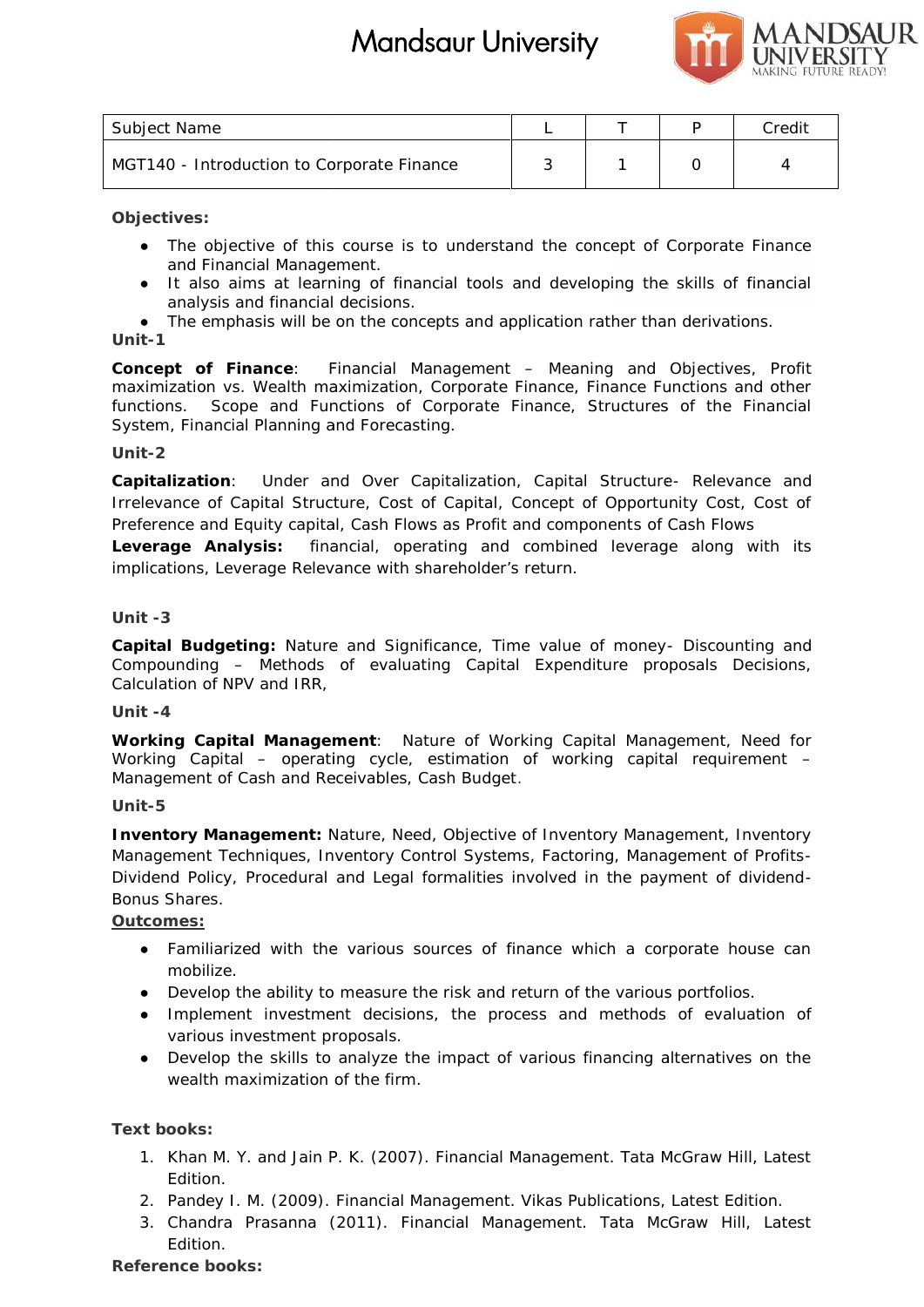

- 1. Kapil (2012). Financial Management. Pearson Education, Latest Edition.
- 2. Shrivastav and Mishra (2008). Financial Management. Oxford University press, Latest Edition.
- 3. Brigham and Houston (2009). Fundamentals of Financial Management. Cengage Learning, Latest Edition.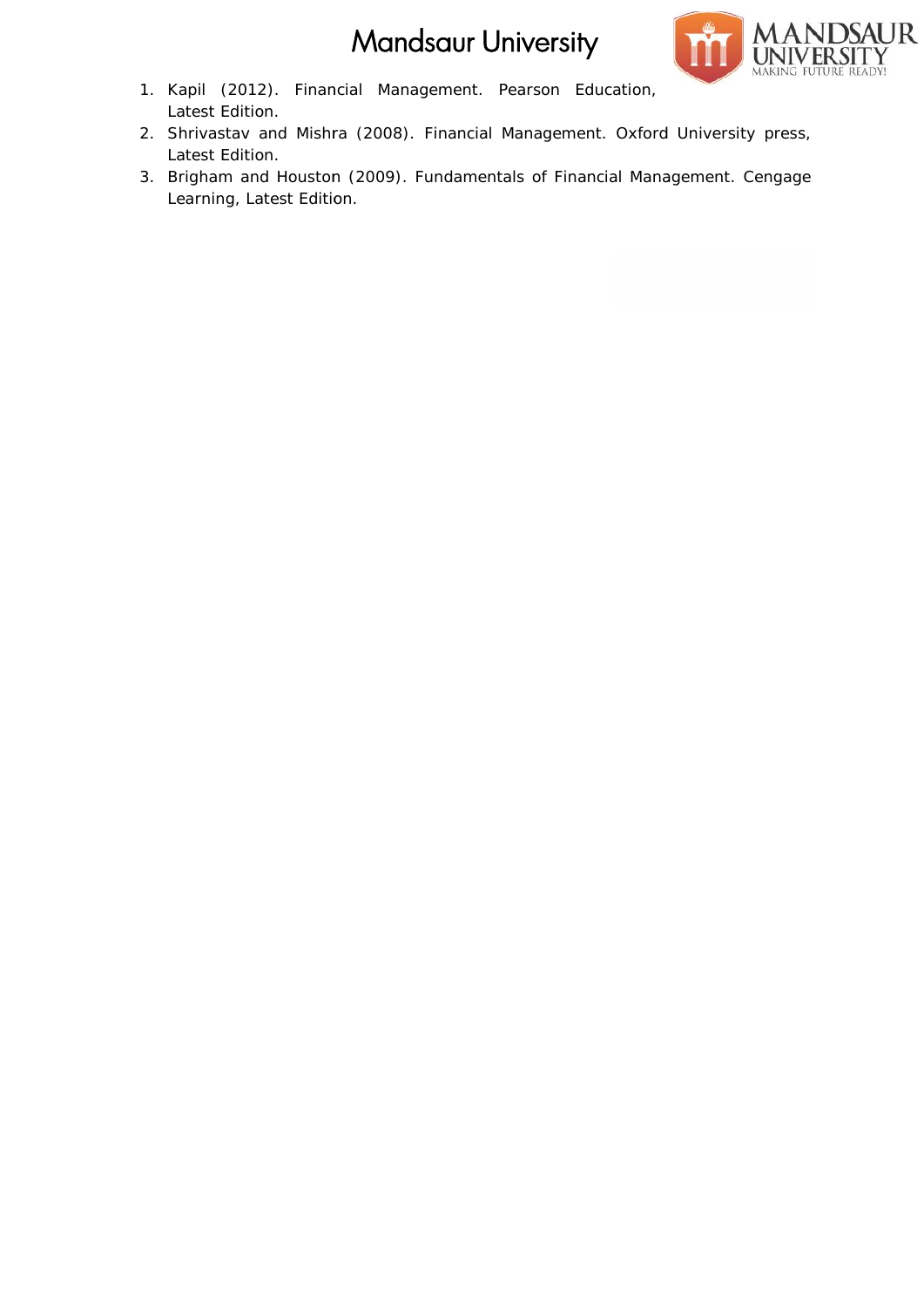

| Subject Name             |  | Credit |
|--------------------------|--|--------|
| MGT150 - Managing People |  |        |

**Objectives:**

The objective of this course is to understand the concept Human Resource Management.

It also explains the functions and activities involved in the Human Resource Department. The objective of this course is to understand<br>Management.<br>It also explains the functions and activities in<br>Department.<br>Importance is given to understand the roles a

Importance is given to understand the roles and application of Human Resource Management.

**Unit-1**

*Introduction to People Management and HRM:* Nature, Scope and Importance of People Management and HRM, Difference between People Management and Human Introduction to People Management and HRM: Nature, Scope and Importance of<br>People Management and HRM, Difference between People Management and Human<br>Resource Management; HRM functions and objectives, Evolution of HRM, Cha getting work done through People, Artificial Intelligence in HRM. example of this course is thent.<br>
plains the functions are<br>
ent.<br>
ce is given to understand<br>
ent.<br>
Decople Manageme<br>
ment and HRM, Diffe<br>
ement; HRM function<br>
et through People, Art<br>
tion: Role of HR Ma<br>
regies and Strateg

#### **Unit-2**

*Strategic Function:* Role of HR Managers. Strategic Human Resource Management: Nature of Strategies and Strategic Management, Strategic Management Process – Environmental Scanning, Strategy Formulation, Implementation and Evaluation. HR Managers. Strategic Human Resource Management:<br>rategic Management, Strategic Management Process –<br>egy Formulation, Implementation and Evaluation.<br>3: Definition, Purposes, Processes and Limiting factors;<br>System (HRIS): H

*Human Resources Planning:* Definition, Purposes, Processes and Limiting factors; Human Resources Information System (HRIS): HR Accounting and Audit

#### **Unit -3**

*Recruitment and Selection:* Job Analysis, Job Description & Job Specification. The systematic approach to recruitment: recruitment policy, recruitment procedures, recruitment methods and evaluation. The systematic approach to selection: the selection procedure, the design of application form, selection methods, the offer of employment, and evaluation of process. and Selection: Job Analysis, Job Description & Job Specification. The<br>proach to recruitment: recruitment policy, recruitment procedures,<br>ethods and evaluation. The systematic approach to selection: the selection<br>design of -3<br>uitma<br>itm<br>edu<br>eva<br>ing<br>op

Training and Development: Purpose, Methods and issues of training and management development programmes.

**Unit -4**

*Performance Appraisal:* Definition, Purpose of appraisal, Procedures and Techniques including 360 degree Performance Appraisal, Job Evaluation. Compensation Administration: Nature and Objectives of compensation, components of pay structure in India, Wage Policy in India – Minimum Wage, Fair Wage and Living Wage. Incentive Payments : Meaning and Definition, Prerequisites for an effective incentive system, Payments : Meaning and Definition, Prerequisites for an effective incentive system,<br>Types and Scope of incentive scheme, Incentive Schemes in Indian Industries, Fringe Benefits. development programmes.<br>Unit -4<br>Performance Appraisal: Definition, Purpose of appraisal, Procedures and Techniques<br>including 360 degree Performance Appraisal, Job Evaluation. Compensation<br>Administration: Nature and Objecti

#### **Unit-5**

*Discipline and Grievance Procedures:* Definition, Disciplinary Procedure, Grievance Procedure, Handling Procedure. Industrial Relations: Nature, importance and approaches of Industrial Relations. Promotion, Transfer and Separation: Promotion – purpose, Handling Procedure. Industrial Relations: Nature, importance and approaches of<br>Industrial Relations. Promotion, Transfer and Separation: Promotion – purpose,<br>principles and types; Transfer – reason, principles and types; S resignation, dismissal, retrenchment, Voluntary Retirement Scheme.

#### **Outcomes:**

After studying of this course, you should be able to understand:

How to effectively manage and plan key human resource functions within organizations

Examine current issues, trends, practices, and processes in HRM Examine Contribute to employee performance management and organizational effectiveness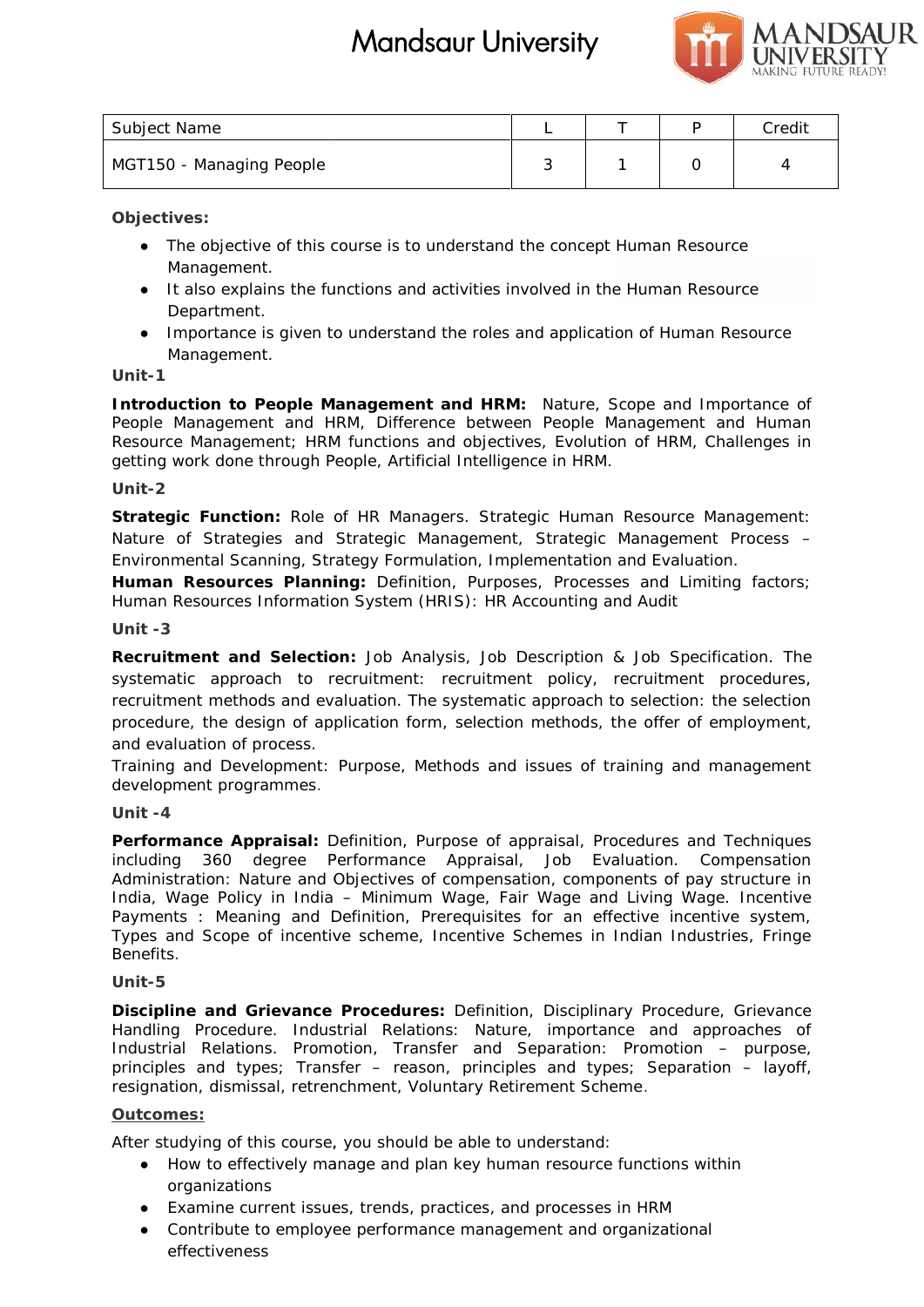

Problem-solve human resource challenges

**Text books: books:**

1. K. Aswathappa, human resource management K. Aswathappa, management**Reference books:**

- 1. T.n. chhabra, human resource management 6<sup>th</sup> revised edition
- 1. T.n. chhabra , human resource management 6<sup>th</sup> revised edition<br>2. P. Subba rao, personnel and human resource management 5<sup>th</sup> revised edition 2014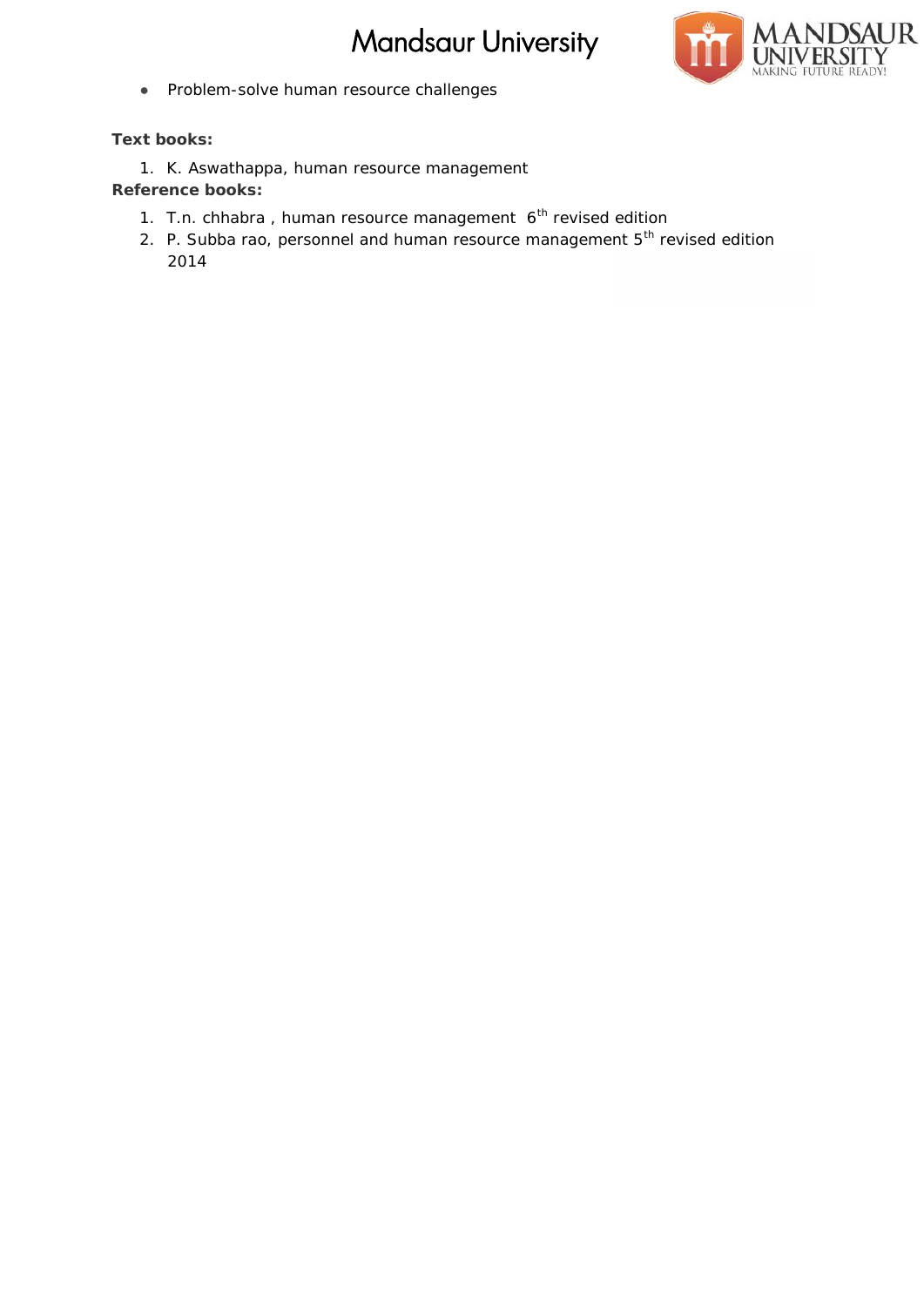

| Subject Name                       |  | Credit |
|------------------------------------|--|--------|
| MGT160 - Introduction to Marketing |  |        |

**Objectives:**

- 1. This paper deals with a broad conceptual focus on the marketing management problems, techniques and strategies necessary to incorporate the marketing concept<br>into the framework of the world marketplace. into the framework of the world marketplace.
- 2. The present course explores those aspects of marketing which are unique to international business. business.

#### **Unit-1**

**Core Concepts of Marketing:** Concept, Meaning, definition, nature, scope and importance of marketing, Goods – Services Continuum, Product, Market, Approaches to Marketing – Product – Production - Sales – Marketing – Societal – Relational. Concept of Marketing Myopia, Holistic Marketing Orientation, Customer Value, Adapting marketing to new liberalised economy - Digitalisation, Customisation, Changing marketing practices **Unit-2** marketing, Goods – Services Continuum, Product, Market, Approaches to Marketing – Product –<br>Production - Sales – Marketing – Societal – Relational. Concept of Marketing Myopia, Holistic<br>Marketing Orientation, Customer Valu

*Market Analysis and STP:* Nature and Contents of Marketing Plan, Marketing environment, Controllable and Uncontrollable factors affecting marketing decisions, Meaning and concept of market segmentation, Bases for market segmentation, Types of market segmentation, Target Markets, Concept of Target Market, Positioning and differentiation strategies, Concept of positioning – Value Proposition & USP, Marketing Information System, Strategic marketing planning and organization Hill Marine<br>
Solen Introduction to Murketing<br>
Critics:<br>
Interaction of the interaction of the interactions of the marketing management<br>
Critics:<br>
Interactions, technology and strategies meassay to location the marketing co

#### **Unit -3**

*Product Decision:* Concept of a product; Classification of products; Major product decisions; Product Product Decision: Concept of a product; Classification of products; Major product decisions; Product<br>line and product mix; Branding; Packaging and labeling; Product life cycle – strategic implications; New product development and consumer adoption process.

#### **Unit -4**

*Price Decision:* Concept, and Meaning of Price and Pricing, Significance of Pricing Decision, Factors affecting price determination; Pricing Methods and Techniques, Pricing policies and strategies; Discounts and rebates. sion: Concept, and Meaning of Price and Pricing, Significance of Pricing D<br>price determination; Pricing Methods and Techniques, Pricing policies<br>and rebates.

#### **Unit-5**

*Distribution Channel Decision:* Nature, functions, and types of distribution channels; Distribution channel intermediaries; Channel management decisions, Marketing channel system - Functions and flows; Channel design, Channel management - Selection, Training, Motivation and evaluation of channel members; Promotion Decision-Communication Process; Promotion mix – advertising, personal selling, sales promotion, publicity and public relations; Media selection; Advertising effectiveness; Sales promotion – tools and techniques. Sales promotion**Decision:** Nature, functions, and types of distribution channels; Distribution s; Channel management decisions, Marketing channel system - Functions and n, Channel management - Selection, Training, Motivation and evaluati

#### **Outcomes:**

Demonstrate understanding of marketing management Demonstrate understanding of marketing management<br>Apply the concept of marketing in business operations Develop an understanding of the linkages of marketing management and other functions of an organization.

#### **Text books: books:**

1. Kotler, Keller, Koshy and Jha. Marketing Management: A South Asian Perspective.<br>Pearson Education, Latest Edition. Pearson Education, Latest Edition.

2. Stanton, Etzel, Walker, Fundamentals of Marketing, Tata-McGraw Hill, New Delhi. **Reference books:**

1. Saxena, Rajan, Marketing Management, Tata-McGraw Hill, New Delhi.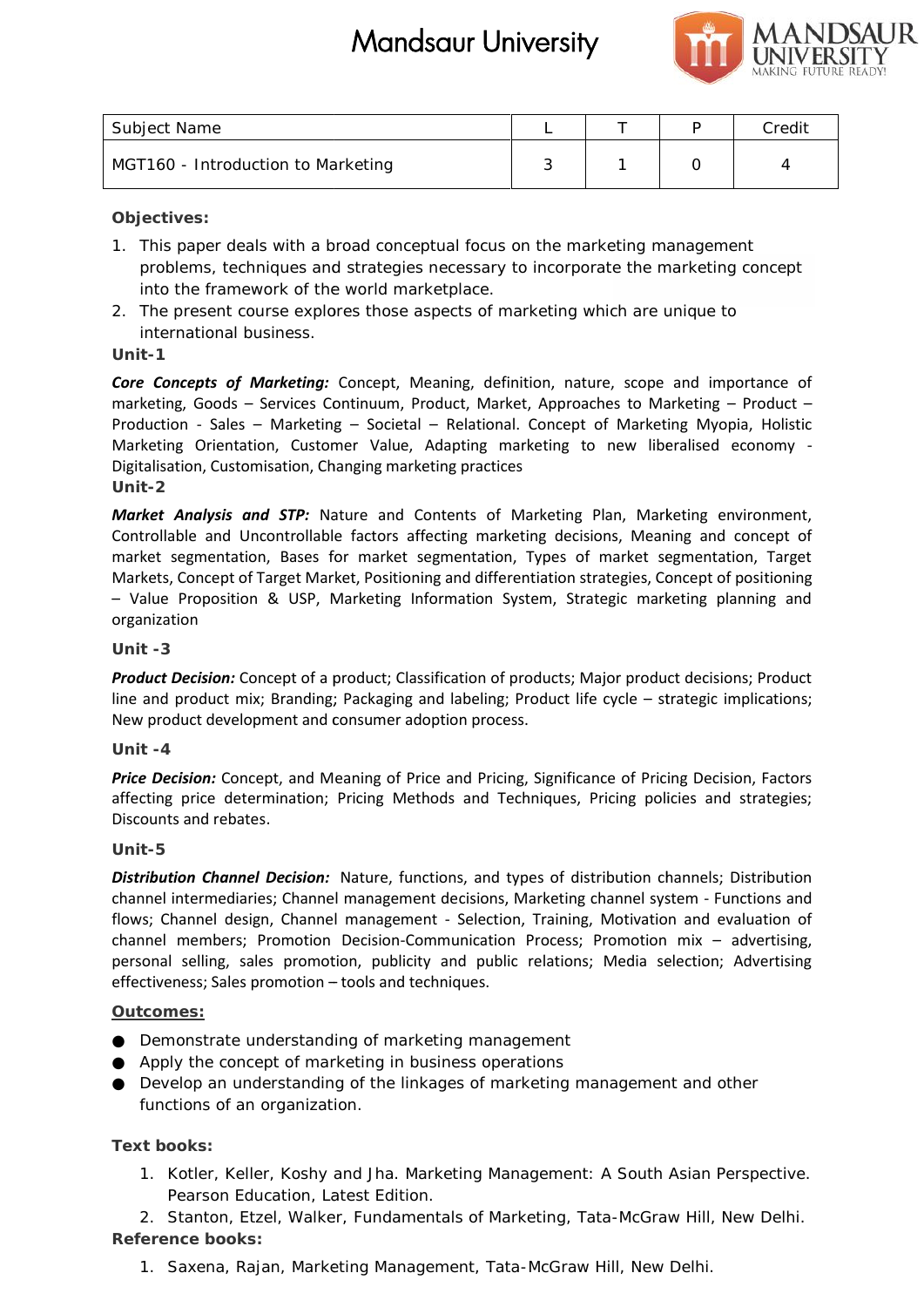

2. Ramaswamy V. S. and Namakumar S. Marketing Management. Macmillan Publishers, Latest Edition.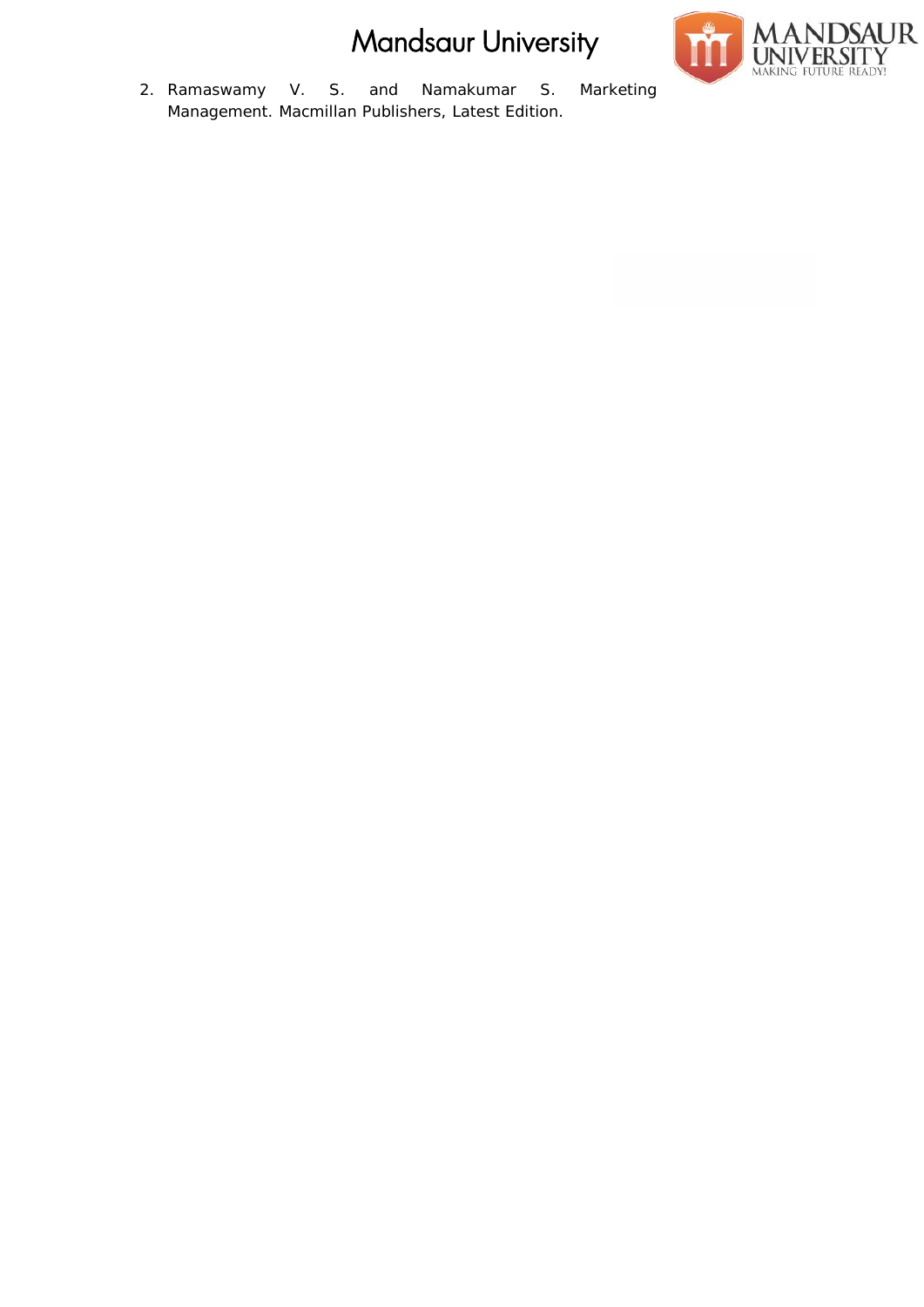![](_page_7_Picture_1.jpeg)

| Subject Name                         |  | Credit |
|--------------------------------------|--|--------|
| MGT170 - Managerial Research Methods |  |        |

**Objectives:**

Identify appropriate research topics Understand some basic concepts of research and its methodologies Understand some basic concepts of research and its methodologies<br>Select and define appropriate research problem and parameters Prepare a project proposal (to undertake a project) Organize and conduct research (advanced project) in a more appropriate manner Write a research report and thesis Write a research proposal (grants) 70 - Managerial Research Methods<br>
Lives:<br>
Lives:<br>
Livestical<br>
Livestical<br>
Understand some basic concepts of research and its method<br>
Select and define appropriate research topics<br>
Direct and define appropriate research pro

**Unit-1**

*Introduction:* Concept of Research and Its Application in Various Functions of Management, Types of Research, Types of Business Problems Encountered by the Researcher, Problems and Precautions to the Researchers, Features of a good Research Study, Research Process. induct research (advanced project) in a more appropriate manner<br>
in proposal (grants)<br>
pt of Research and Its Application in Various Functions of<br>
pf Research, Types of Business Problems Encountered by the<br>
and Precautions

#### **Unit-2**

*Process of Research:* Steps Involved in Research Process. Nature, Definition and Characteristics of Good Hypothesis, Types of hypothesis. Formulation and testing of hypothesis Research Design : Various Methods of Research Design, Collection of Data and Ethical issues.

#### **Unit -3**

*Sampling and Data Collection:* Concept of Sample, Sample Size and Sampling Procedure, Various Types of Sampling Techniques, Determination and Selection of Sampling and Data Collection: Concept of Sample, Sample Size and Sampling<br>Procedure, Various Types of Sampling Techniques, Determination and Selection of<br>Sample Member, Types of Data: Secondary and Primary, Various Methods and Data, Preparation of Questionnaire and Schedule. **Unit -4**

*Analysis of Data:* Differential and inferential techniques. Coding, Editing and Tabulation of Data, Various Kinds of Charts and Diagrams Used in Data Analysis: Bar and Pie Diagrams and their Significance, Use of SPSS in Data Analysis, Application of chi square test and Analysis of Variance (ANOVA). of Data, Various Kinds of Charts and Diagrams Used in Data Analysis: Bar and Pie<br>Diagrams and their Significance, Use of SPSS in Data Analysis, Application of chi square<br>test and Analysis of Variance (ANOVA).<br>Unit-5

#### **Unit-5**

*Report Preparation:* Types and Layout of Research Report, Precautions in Preparing the Research Report. Bibliography and Annexure in the Report : Their Significance, Drawing Conclusions, Suggestions and Recommendations to the Concerned Persons.

#### **Outcomes:**

Apply a range of research techniques to business and management problems / issues search Report. Bibliography and Annexure in the Report : Their Significance,<br>g Conclusions, Suggestions and Recommendations to the Concerned Persons.<br>res:<br>Apply a range of research techniques to business and management pro

Understand and apply research approaches, techniques and strategies in the appropriate manner for managerial decision making

Demonstrate knowledge and understanding of data analysis and interpretation in relation to the research process

Conceptualize the research process

Develop necessary critical thinking skills in order to evaluate different research approaches utilized in the service industries.

Apply the understanding of feasibility and practicality of research methodology for a proposed project. Develop necessary critical thinking skills in order to<br>approaches utilized in the service industries.<br>Apply the understanding of feasibility and practicality<br>a proposed project.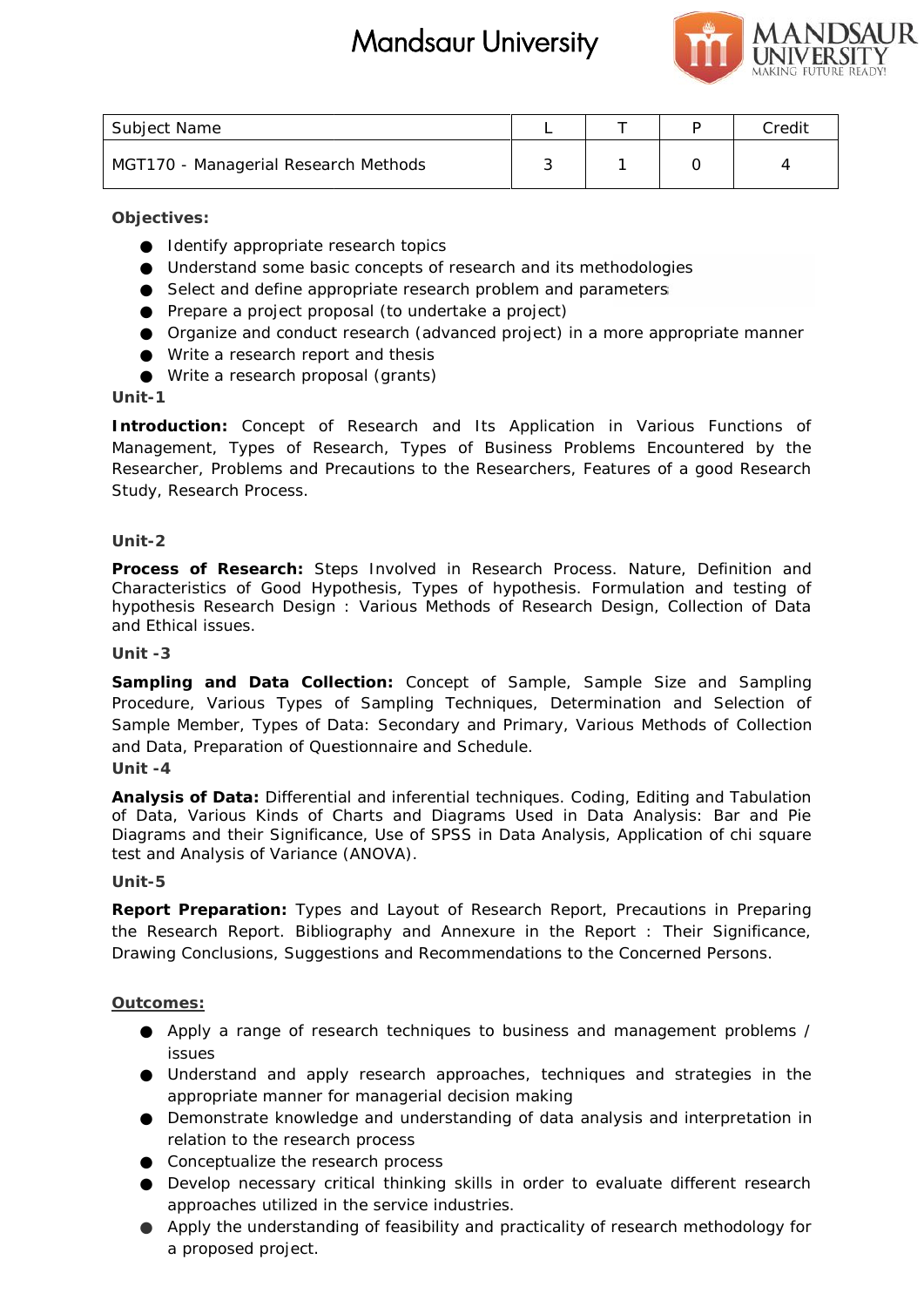![](_page_8_Picture_1.jpeg)

**Text books: books:**

- 1. Malhotra Naresh K. (2008). Marketing Research. Pearson publishers, Latest Research. Edition.
- 2. Zikmund, Babin, Carr, Griffin (2003). Business Research Methods. Cengage Learning, India, Latest Edition. Learning, India, Latest Edition.<br>3. Cooper Donald R and Schindler Pamela S. (2006). Business Research Methods.
- McGraw-Hill Education, Latest Edition.

- 1. Anderson, Sweeney, William, Cam (2014). Statistics for Business and Economics. Cengage Learning, Latest Edition.
- 2. Krishnaswami O. R., Ranganatham M. (2011). Methodology of Research in Social Krishnaswami O. R., Ranganatham M. (2011). Methodolo<br>Sciences. Himalaya Publishing House, Latest Edition.
- 3. Levin and Rubin (2008). Statistics for Management. Dorling Kindersley Pvt Ltd, Latest Edition.
- 4. Sekaran Uma (2003). Research Methods for Business. Wiley India, Latest Edition.
- 5. Gupta S. P. (2014). Statistical Methods. Sultan Chand and Sons, Latest Edition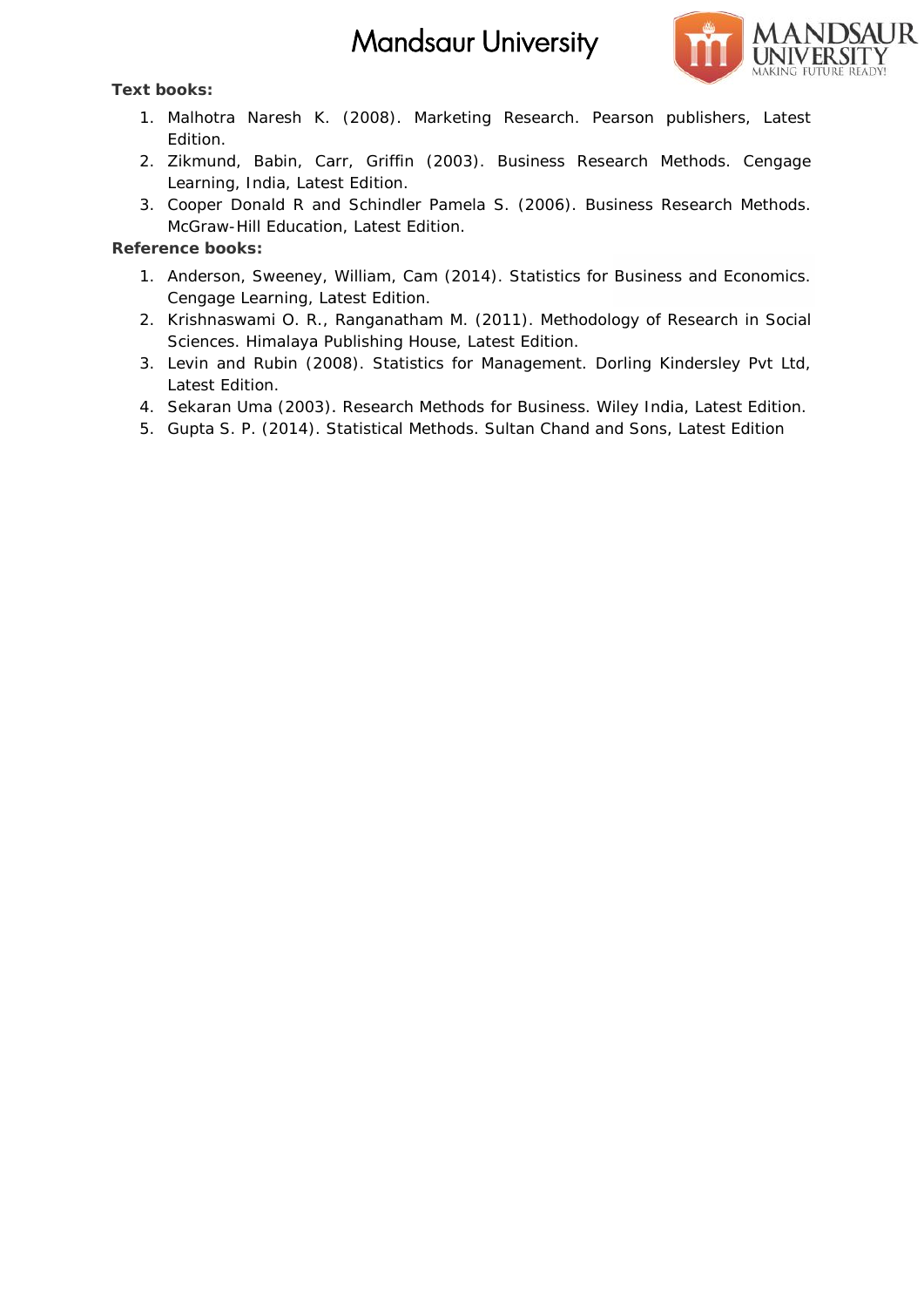![](_page_9_Picture_1.jpeg)

| Subject Name                  |  | Credit |
|-------------------------------|--|--------|
| MGT180 - Operation Management |  |        |

**Objectives:**

To develop students in areas of Production and Operations management, that will enable them to understand manufacturing/operations/service functions and their applications to an Organization.

To orient and train students in methods, techniques and concepts like: Project management, Inventory Management, Quality Management, Resource Planning; as applied to production and operations management

**Unit-1**

*Operations Management: An Overview:* Definition of production and operations management, Production Cycle, Classification of operations, New Product Development, Product Design, Plant Location, Layout Planning. in a develop students in areas of Production and Operations management, that will<br>nable them to understand manufacturing/operations/service functions and their<br>pplications to an Organization.<br>io orient and train students i

#### **Unit-2**

Forecasting and SCM: Forecasting as a planning tool, Forecasting types and methods, Exponential smoothing, Measurement of errors, Monitoring and Controlling forecasting models, Box- Jenkins Method. Productivity and Work study, Method study, Work Measurement. ement of errors, Monitoring and Controlling<br>Productivity and Work study, Method st<br>Supply Chain Management; Essential featur

Basic Concept & Philosophy of Supply Chain Management*;* Essential features, Various flows (cash, value and information)

**Unit -3**

*Recent Issues in SCM* : Role of Computer / IT in Supply Chain Management, CRM Vs SCM, Benchmarking concept, Features and Implementation, Outsourcing-basic concept, Value Addition in SCM-concept of demand chain management. Recent Issues in SCM : Role of Computer / IT in Supply Chain Management, CRM Vs<br>SCM, Benchmarking concept, Features and Implementation, Outsourcing-basic concept,<br>Value Addition in SCM-concept of demand chain management.<br>P

Production Planning techniques, Routing Decisions, Line of Balance, Scheduling types & principles, master production schedule.

#### **Unit -4**

*Inventory Management:* Objectives, Factors, Process, Inventory control techniques- ABC, VED, EOQ, SED,FSN analysis. Basic concepts of quality, dimensions of quality, Juran's quality trilogy, Deming's 14 principles, PDCA cycle, Quality circles, Quality improvement and cost reduction- 7QC tools and 7 new QC tools, ISO 9000-2000 clauses, coverage QS 9000 clauses, coverage. Six Sigma, Total Productive Maintenance (TPM). anagement: Objectives, Factors, Process, Inventory control techniques-<br>DQ, SED,FSN analysis. Basic concepts of quality, dimensions of quality,<br>y trilogy, Deming's 14 principles, PDCA cycle, Quality circles, Quality<br>and cos

#### **Unit-5**

*Logistics Management:* Logistics as part of SCM, Logistics costs, different models, logistics sub-system, inbound and outbound logistics, bullwhip effect in logistics, Distribution and warehousing management. *Purchasing & Vendor management: management:*Centralized and Decentralized purchasing, functions of purchase department and Centralized and Decentralized purchasing, functions of purchase department and<br>purchase policies. Use of mathematical model for vendor rating / evaluation, single vendor concept, management of stores. **books:**<br> **books:**<br> **books:**<br> **books:**<br> **books:**<br> **books:**<br> **books:**<br> **books:**<br> **credit studies** in a case of Production and Creditation menagement. that will also<br> **credit study, the credit study, the method credit study,** 

#### **Outcomes:**

After completing the course the participants shall develop an understanding on how to<br>
create a production entity with focus on –<br>
Production Base<br>
Financial (Cost) Performance<br>
Technical and Operational capabilities create a production entity with focus on –

Production Base Financial (Cost) Performance Technical and Operational capabilities Human Capabilities

**Text books:**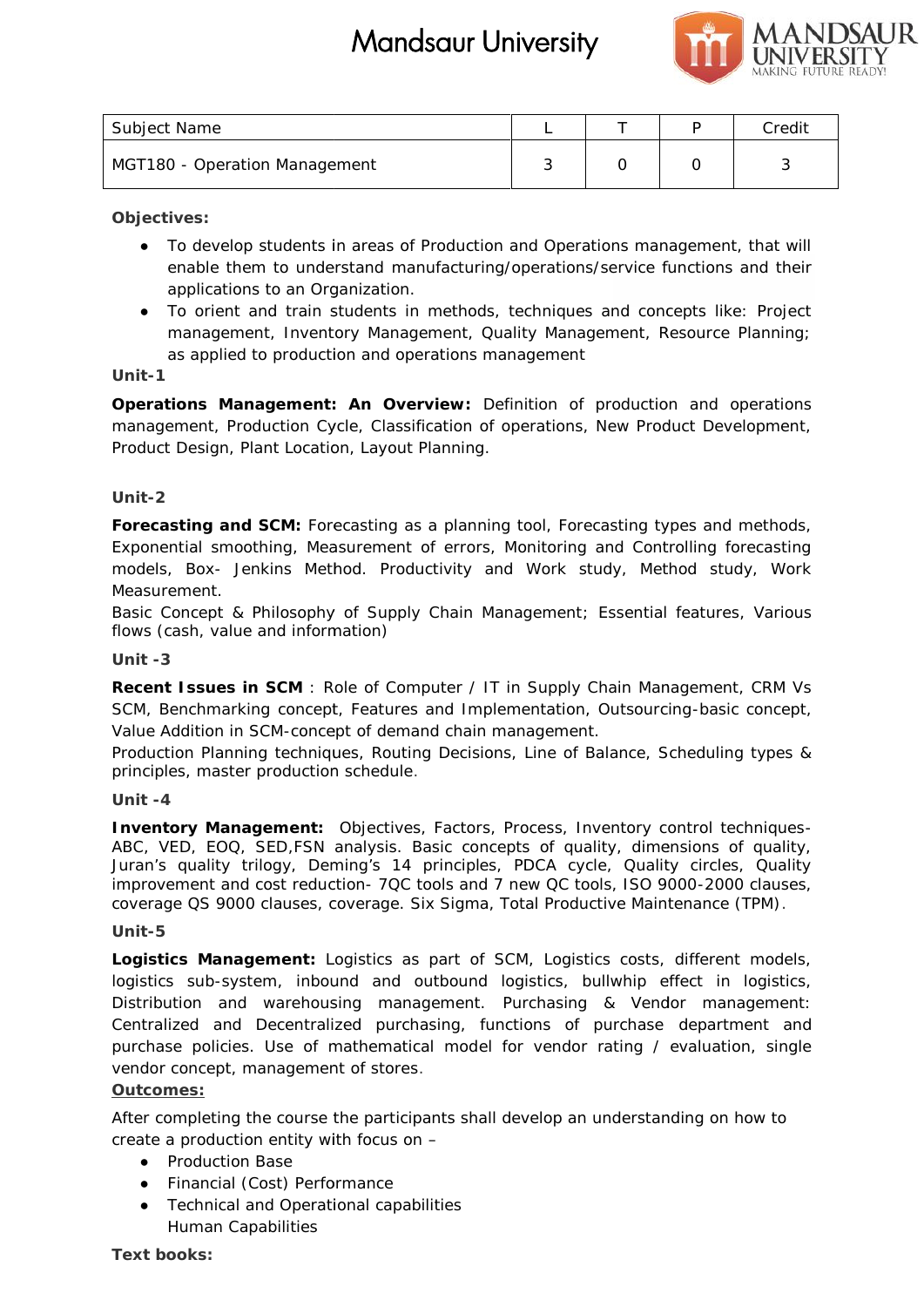![](_page_10_Picture_1.jpeg)

- 1. B Malakooti (2014), 'Operation and Production System with Multiple Objectives', Wiley
- 2. S N Chary (2013). 'Production and Operation Management', 5th Edition, Tata Mac Graw Hill

**Reference books:**

1. Operation Management by William J Stevenson by Irwin / Tata Mac graw hill.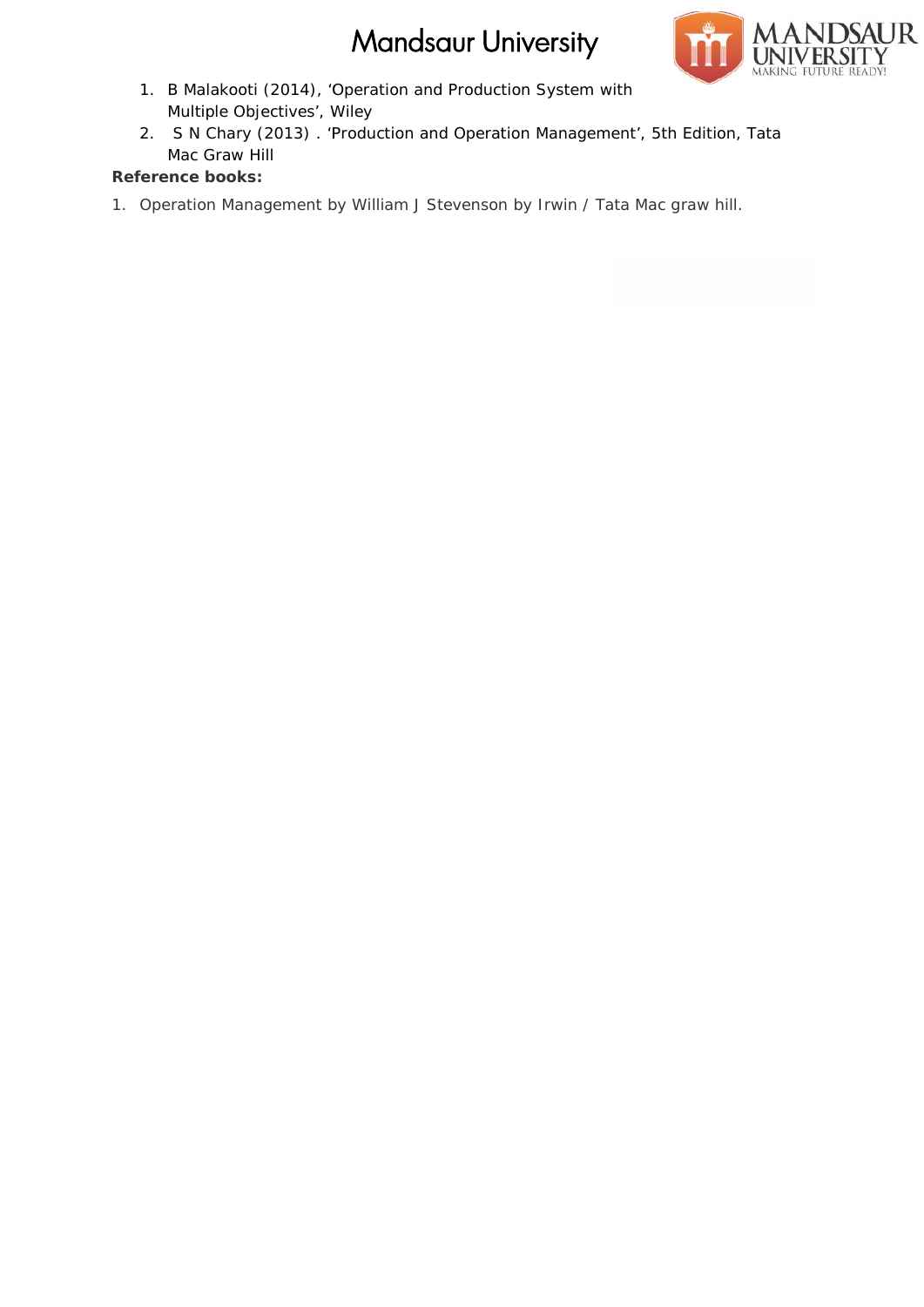![](_page_11_Picture_1.jpeg)

| Subject Name              |  | Credit |
|---------------------------|--|--------|
| MGT190 - Entrepreneurship |  |        |

**Objectives:**

Understand the entrepreneurial decision making process –from business model design to the launch of the new venture.

Develop a wide range of strategic, financial and human resource planning skills necessary to the new venture planning process.

Provide an atmosphere in which course participants can apply entrepreneurial and teamwork skills in finding, evaluating and beginning the process of implementing new venture concepts

Sharpen the presentation skills necessary to effectively communicate new venture ideas to potential investors

#### **Unit-1**

*Overview:* Meaning, Definition and concept of Enterprise, Entrepreneurship and Entrepreneurship Development, Evolution of Entrepreneurship, Characteristics and Skills of Entrepreneurship, Concepts of Intrapreneurship, Entrepreneur v/s Intrapreneur, Entrepreneur Vs. Manager, Role of Entrepreneurship in Economic Development, Factors affecting Entrepreneurship, Problems of Entrepreneurship Develop a wide range of strategic, financial and human resource planning skills<br>necessary to the new venture planning process.<br>Provide an atmosphere in which course participants can apply entrepreneurial  $i$ <br>teamwork skill

#### **Unit-2**

*Forms of Business Ownership and Entrepreneurship Failure:* Issues in selecting *of Business*  forms of ownership, Environmental Analysis, Identifying problems and opportunities, Defining Business Idea, Planning Business Process, Concepts of Entrepreneurship Failure, Issues of Entrepreneurial failure, Fading of Entrepreneurial success among once leading forms of ownership, Environmental Analysis, Identifying problems and opportunities,<br>Defining Business Idea, Planning Business Process, Concepts of Entrepreneurship Failure,<br>Issues of Entrepreneurial failure, Fading of Entr Essentials to Avoid Unsuccessful Entrepreneurship. Entrepreneurship<br> **Entrepreneurship**<br> **Entrepreneurship**<br> **Entrepreneurship**<br> **Entrepreneurship**<br> **Entrepreneurship**<br> **Entrepreneurship**<br> **Entrepreneurship**<br> **Entrepreneurship** in the numerical mediaton making process. Fro

#### **Unit -3**

*Entrepreneurial Motivation:* Meaning and concept of Motivation, Motivation theories, Entrepreneurial Motivation: Meaning and concept of Motivation, Motivation theories,<br>Entrepreneurship Development Program: Needs and Objectives of EDPs, Phases of EDPs, Evaluation of EDPs, Role of Government in promoting Entrepreneurship, MSME policy in India.

**Unit -4**

*Agencies for Policy Formulation and Implementation:* Entrepreneurship *Policy Formulation* Development Institute of India (EDII), National Institute of Entrepreneurship & Small Business Development (NIESBUD), National Entrepreneurship Development Board (NEDB),

*Financial Support System:* Forms of Financial support, Long term and Short term Financial Support System: Forms of Financial support, Long term and Short term<br>financial support, Sources of Financial support, Development Financial Institutions, Investment Institutions.

#### **Unit-5**

*Women, Social & Rural Entrepreneurship:* Meaning, Characteristic features,Problems of Women Entrepreneurship in India, Developing Women Entrepreneurship in India, Concept of Social Enterprise and Social Entrepreneurship, Social Entrepreneurs, Sustainability Issues in Social Entrepreneurship, Rural Entrepreneurship, Family Business Entrepreneurship.

#### **Outcomes:**

Students will demonstrate the ability to communicate effectively both orally and in writing.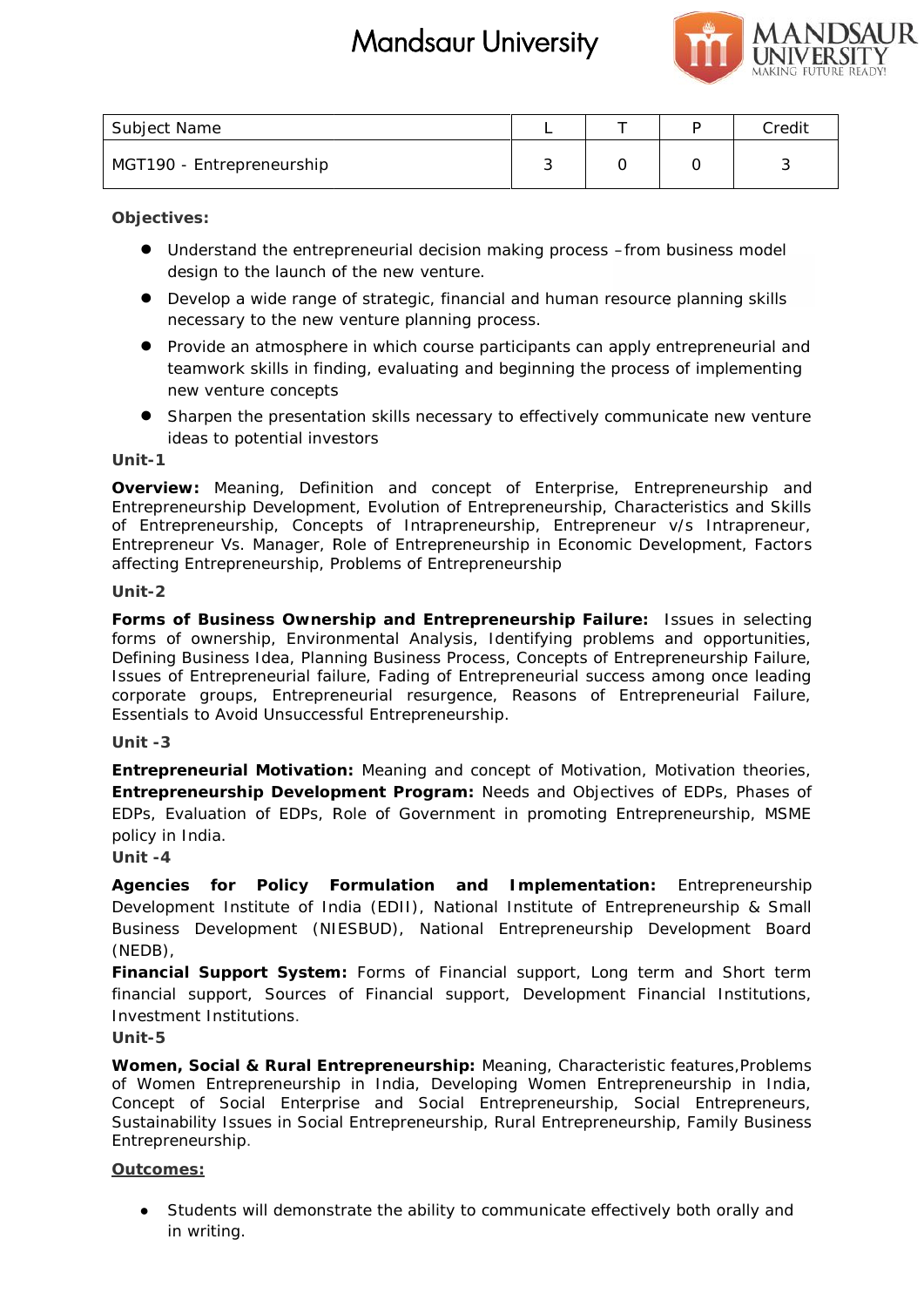![](_page_12_Picture_1.jpeg)

Students will demonstrate knowledge of the legal and ethical

environment impacting business organizations and exhibit an understanding and appreciation of the ethical implications of decisions.

Students will demonstrate an understanding of and appreciation for the importance of the impact of globalization and diversity in modern organizations. nstrate knowledge of the legal and ethical<br>ting business organizations and exhibit an understanding and<br>ethical implications of decisions.<br>nonstrate an understanding of and appreciation for the<br>mpact of globalization and d

Students will demonstrate an ability to engage in critical thinking by analyzing situations and constructing and selecting viable solutions to solve problems.

Students will demonstrate an ability to work effectively with others

**Text books: books:**

- 1. Entrepreneurship :- Bruce R. Barringer / R. Duane Ireland
- 2. S.S.Khanka (2006). Entrepreneurial Development. Sultan Chand and Company Ltd. Latest Edition.
- 3. Desai Vasanth (2001). Dynamics of Entrepreneurial Development and Management, Himalaya Publishing House House

- 1. Satish Taneja (2011). Entrepreneur Development; New Venture Creation. Satish Taneja (2011). Entrepreneur De<sup>.</sup><br>GalgotiaPublishing. Latest Edition.
- 2. Bangs, David H (2002). The Business Planning Guide: Creating a Plan for Success in YourOwn Business. Kaplan Publishing. Latest Edition